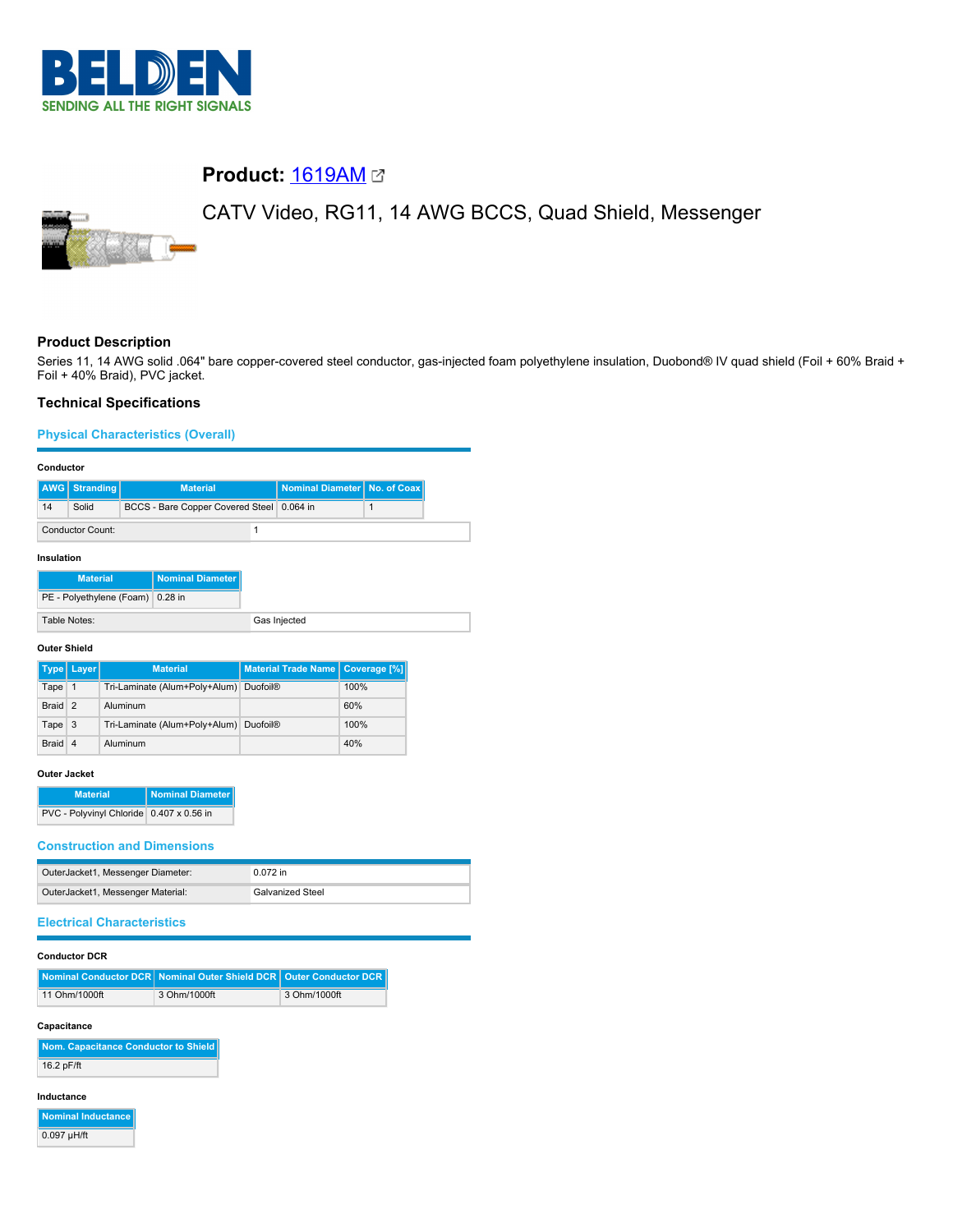# **Impedance**

| Nominal Characteristic Impedance |  |
|----------------------------------|--|
|                                  |  |

75 Ohm

# **Return Loss (RL)**

|              | <b>Frequency [MHz]</b> Min. Structural Return Loss (SRL) |
|--------------|----------------------------------------------------------|
| 5 - 1000 MHz | 20 dB                                                    |

# **Delay**

|             | Nominal Delay Nominal Velocity of Propagation (VP) [%] |
|-------------|--------------------------------------------------------|
| $1.2$ ns/ft | 83%                                                    |

# **High Frequency**

| <b>Frequency [MHz]</b> | <b>Max. Insertion Loss (Attenuation)</b> |
|------------------------|------------------------------------------|
| 5 MHz                  | $0.38$ dB/100ft                          |
| 55 MHz                 | 0.96 dB/100ft                            |
| 211 MHz                | 1.9 dB/100ft                             |
| 270 MHz                | 2.13 dB/100ft                            |
| 300 MHz                | 2.25 dB/100ft                            |
| 350 MHz                | 2.42 dB/100ft                            |
| 400 MHz                | 2.6 dB/100ft                             |
| 450 MHz                | 2.75 dB/100ft                            |
| 550 MHz                | 3.04 dB/100ft                            |
| 750 MHz                | 3.65 dB/100ft                            |
| 870 MHz                | 4.06 dB/100ft                            |
| 1000 MHz               | 4.35 dB/100ft                            |

#### **Voltage**

**Non-UL Voltage Rating** 300 V RMS

# **Temperature Range**

| Operating Temperature Range: | -40 $^{\circ}$ C To +80 $^{\circ}$ C |
|------------------------------|--------------------------------------|

### **Mechanical Characteristics**

| <b>Bulk Cable Weight:</b>    | 77 lbs/1000ft |
|------------------------------|---------------|
| Max. Pull Tension:           | $220$ lbs     |
| Min. Bend Radius/Minor Axis: | 4.5 in        |

# **Standards**

| RG Type:     |  |
|--------------|--|
| Series Type: |  |

# **Applicable Environmental and Other Programs**

| <b>Environmental Space:</b>                  | Outdoor - Aerial              |
|----------------------------------------------|-------------------------------|
| EU Directive 2000/53/EC (ELV):               | Yes                           |
| EU Directive 2003/96/EC (BFR):               | Yes                           |
| EU Directive 2011/65/EU (RoHS 2):            | Yes                           |
| EU Directive 2012/19/EU (WEEE):              | Yes                           |
| EU Directive 2015/863/EU (RoHS 2 amendment): | Yes                           |
| EU Directive Compliance:                     | EU Directive 2003/11/EC (BFR) |
| EU CE Mark:                                  | No                            |
| MII Order #39 (China RoHS):                  | Yes                           |
|                                              |                               |

## **Suitability**

| Suitability - Indoor:    | Yes |  |  |
|--------------------------|-----|--|--|
| <b>Plenum/Non-Plenum</b> |     |  |  |
| Plenum (Y/N):            | No  |  |  |